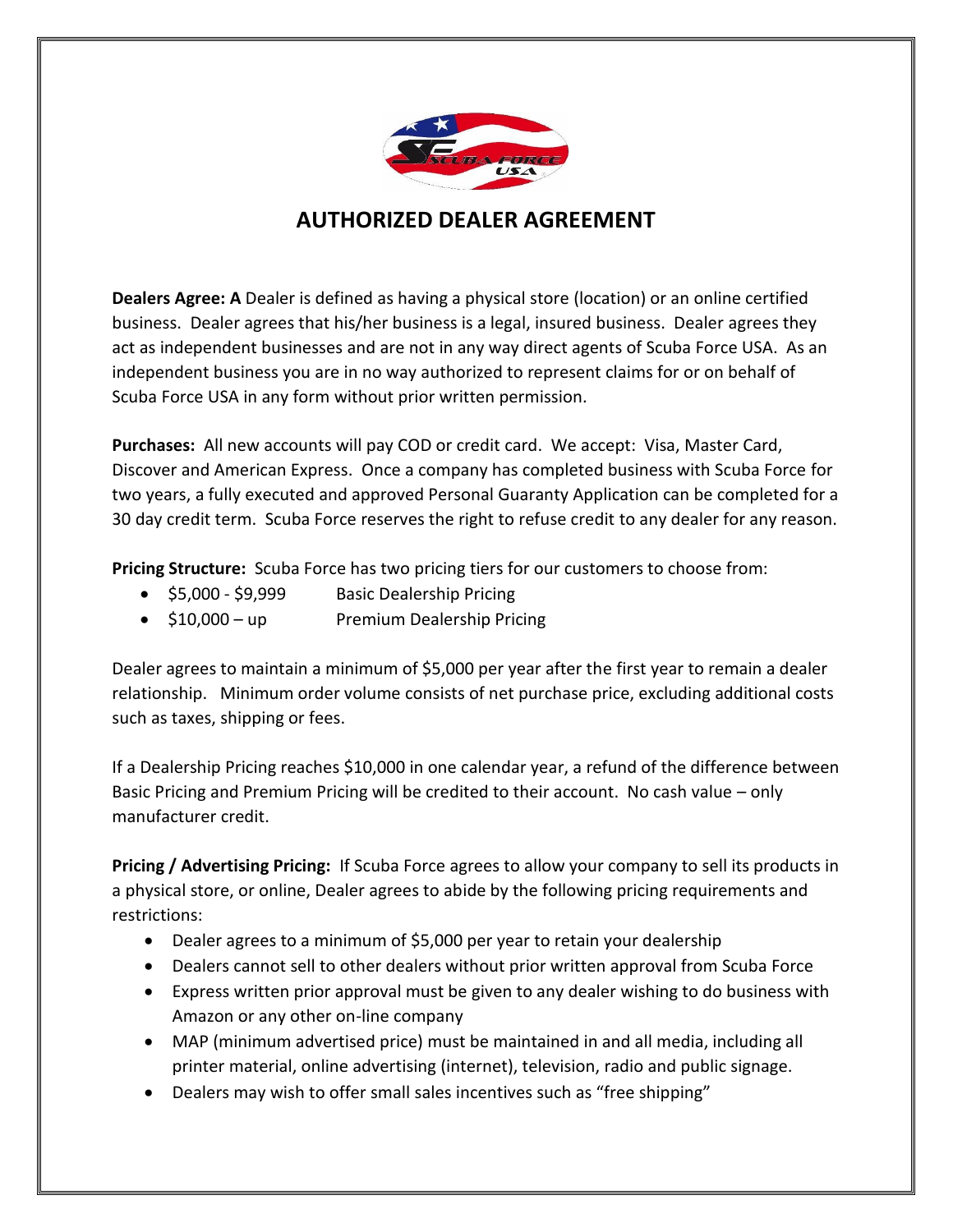**Confidentiality:** Dealer and Scuba Force USA both agree to keep all information including without limitations confidential, the terms of this Agreement, business and all financial information. To include but not limited to customer and vendor lists; pricing and sales information.

Scuba Force reserves the right to modify any terms and conditions in this Agreement at any time. Both Dealer and Scuba Force may terminate this Agreement at any time, with or without cause.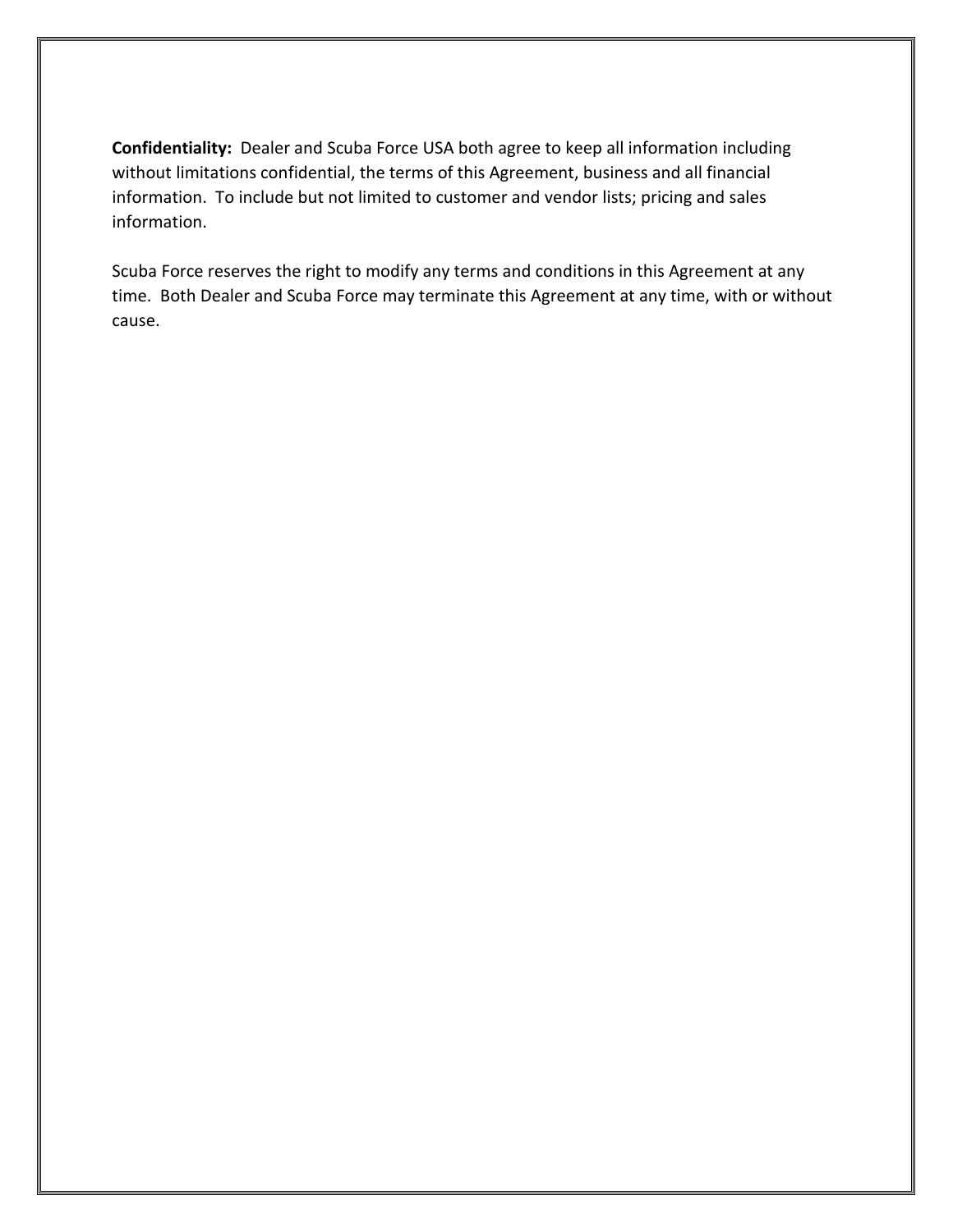

## **AUTHORIZED DEALER APPLICATION**

| CITY: _________________________________STATE: _______________________ZIP: _________________________ |
|-----------------------------------------------------------------------------------------------------|
|                                                                                                     |
|                                                                                                     |
|                                                                                                     |
|                                                                                                     |
| CITY: _________________________________STATE: _______________________ZIP: _________________________ |
|                                                                                                     |
|                                                                                                     |
| DATE ESTABLISHED: _________________________ WEBSITE: ___________________________                    |
|                                                                                                     |
|                                                                                                     |
|                                                                                                     |
|                                                                                                     |
|                                                                                                     |
|                                                                                                     |
| CELL PHONE: _____________________________ EMAIL: _______________________________                    |
|                                                                                                     |
|                                                                                                     |
| VISA _____________ MC _____________ AMEX ____________ DISCOVER ___________                          |
|                                                                                                     |
| EXP. DATE: _____________/______________ ZIP CODE: ______________________________                    |
|                                                                                                     |
|                                                                                                     |
|                                                                                                     |
|                                                                                                     |